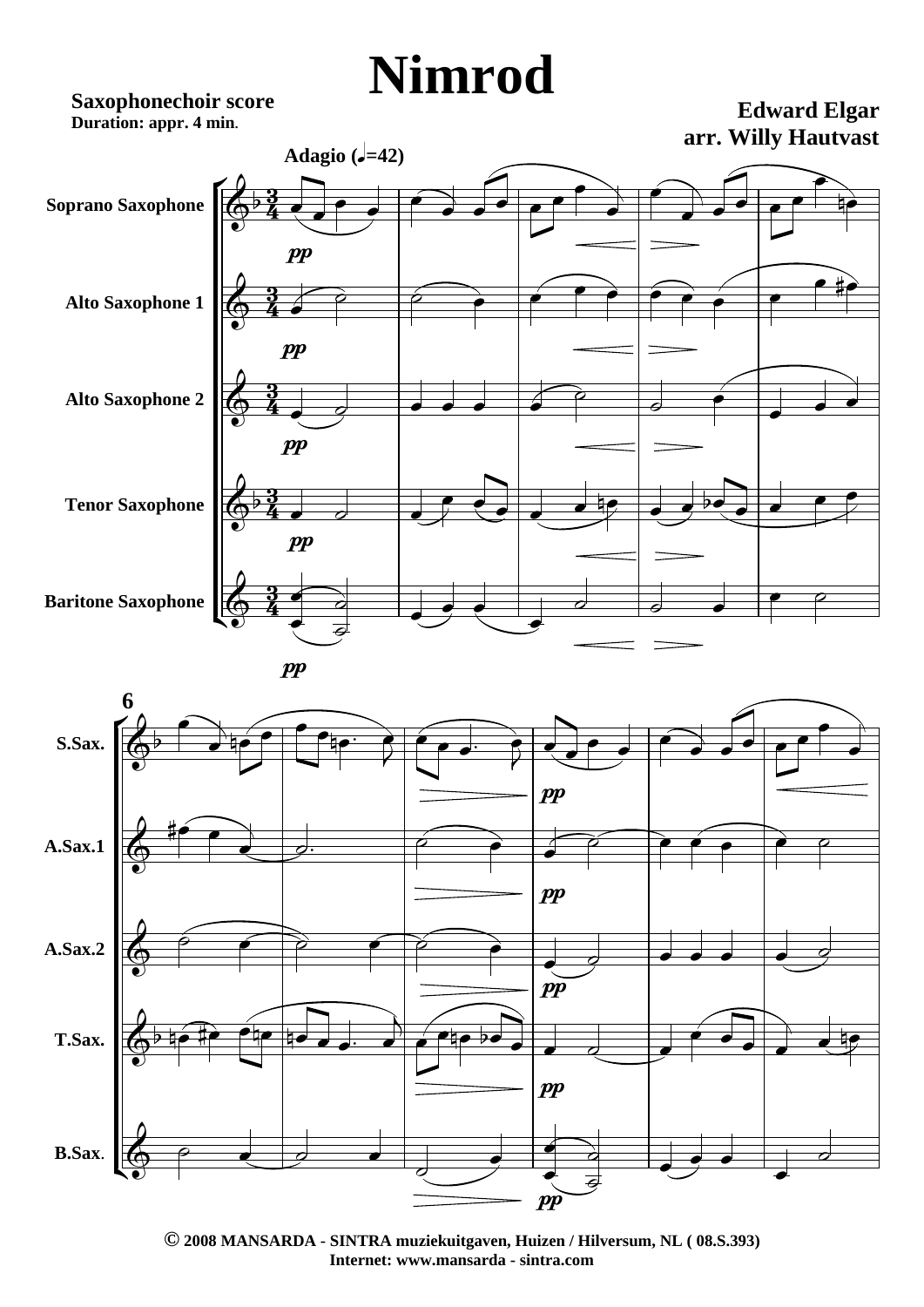



**2**